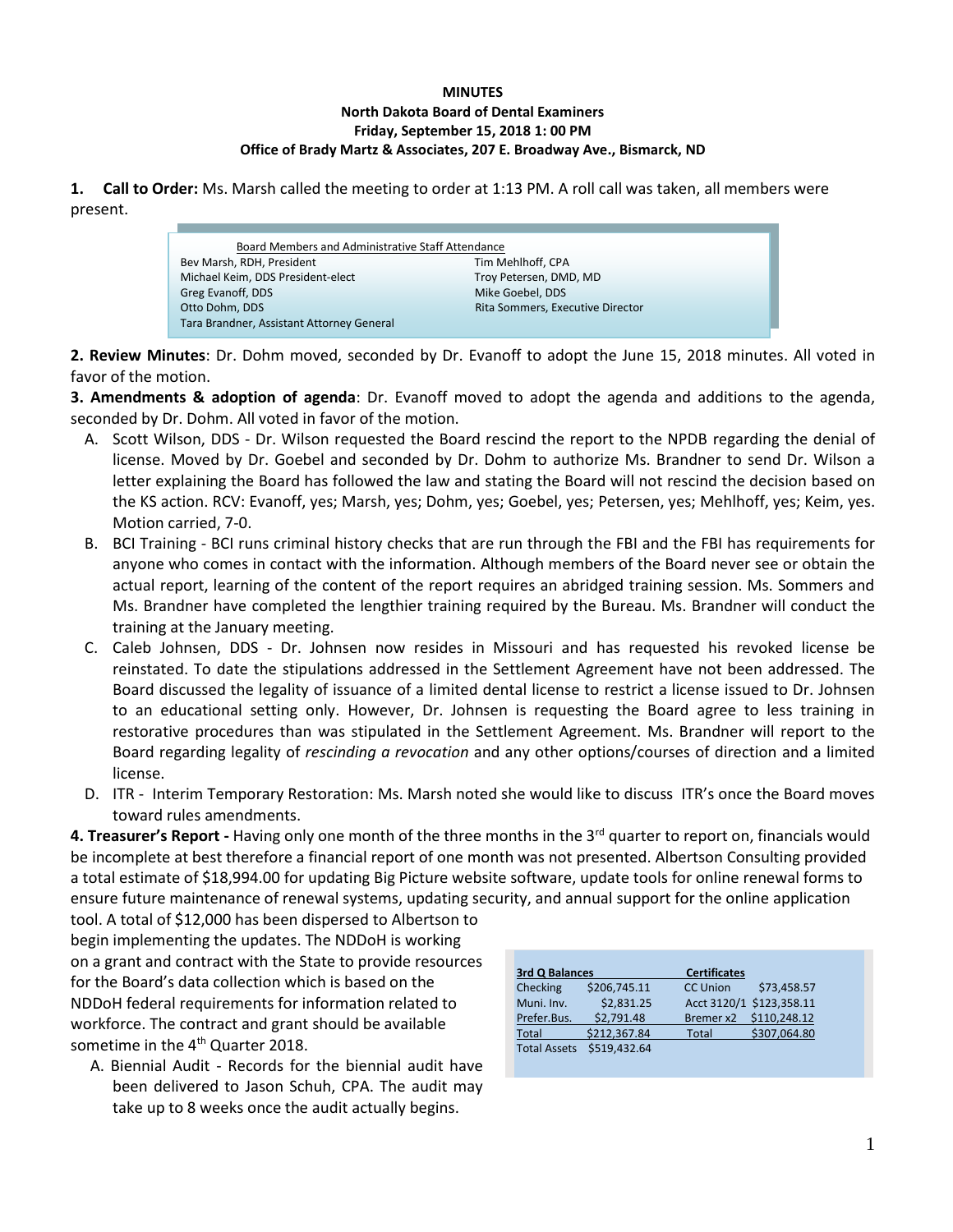B. State Auditor's Office - The Board received notice of a *performance audit*. No dates were provided for the audit.

# **5. Review candidate's credentials:**

A.Dental applicants granted license in the 3rd Quarter:

| Licensee               | License no. | <b>Accredited Program</b>                  |
|------------------------|-------------|--------------------------------------------|
| Thomas Shannon, DDS    | 2331        | U of MI DDS '07 and MS (Ortho) '12 U of TN |
| Deanna Jo Webster, DDS | 2343        | U of CO $'15$                              |
| Swati Mukul Kumar, DDS | 2348        | U of $CO'16$                               |
| Brock Casperson, DMD   | 2340        | Nova Southern U '11                        |
| Adam Anderson, DDS     | 2357        | U of NE Med CTR '13                        |
|                        |             |                                            |

## **6. Committee Reports**

- A. Complaint Committee (Dr. Evanoff, Chair**)** 
	- 1) Cases 14-06152018 and 15-06152018: Dr. Evanoff moved and Dr. Goebel moved to dismiss. The complaint regarding 2003 treatment did not show evidence for grounds for disciplinary action. RCV: Evanoff, yes; Marsh, yes; Dohm, yes; Goebel, yes; Mehlhoff, yes; Petersen, yes; Keim, yes. Motion carried 7-0. Dr. Evanoff will send the communication.
	- 2) Case 16-06152018: The complaint regarding a fee dispute did not show grounds for disciplinary action. Dr. Evanoff moved and Dr. Goebel seconded to dismiss the complaint. RCV: Evanoff, yes; Marsh, yes; Dohm, yes; Goebel, yes; Mehlhoff, yes; Keim, yes. Motion carried 6-0-1. Dr. Petersen recused himself from the discussion and vote.
	- 3) Case 9-06152018: The dentist noted in the complaint was not the treating dentist. The Board cannot hold the dentist accountable. Moved by Dr. Evanoff to dismiss the case, grounds for action do not exist. Dr. Dohm seconded the motion. RCV: Evanoff, yes; Marsh, yes; Dohm, yes; Goebel, yes; Mehlhoff, yes; Petersen, yes; Keim, yes. Motion carried 7-0.
	- 4) L. Brady, DDS; Case 10-06152018 & 11-06152018 B: The Board has reasonable basis to believe that the practitioner violated N.D.C.C. § 43-28-18(11), (12), (13), (22), and N.D. Admin. Code 20-02-01-05(1). Dr. Evanoff moved to authorize Ms. Brandner to offer a Settlement Agreement as follows: For providing sedation without a permit, a \$2000 fee; mandated continuing education in addition to CE required for renewal to address quality of care, 32 hours of implant education; to address restorative issues, 32 hours of restorative procedures CE to be completed within 18 months. RCV: Evanoff, yes; Marsh, yes; Dohm, yes; Goebel, yes; Mehlhoff, yes; Petersen, yes; Keim, yes. Motion carried 7-0.
	- 5) Case 17-06152018: Dr. Goebel moved to dismiss the case, seconded by Dr. Petersen. Discussion; With regard to how the denture should have been completed, whether or not the use of mini implants offers a permanent solution or, whether said implants were poorly placed, or were potentially adequate to secure the denture would be a matter of opinion. Therefore, grounds for disciplinary action do not exist. RCV: Evanoff, yes; Marsh, yes; Dohm, yes; Goebel, yes; Mehlhoff, yes; Petersen, yes; Keim, yes. Motion carried 7-0.
	- 6) Case 9-06152018: The Board will learn more regarding the investigation and findings of the court during the renewal season. No action.
	- 7) Complaint 01-01262018: The practitioner has accepted the non-disciplinary Settlement Agreement.
	- 8) Lucas Deeter, DDS, Matt Deeter, DDS, and Terry Deeter, DDS, Case 2\_01262018: A counter proposal is anticipated in October 2018.
- B. Anesthesia Committee (Dr. Petersen, Chair)
	- 1) Site evaluations Three site evaluations were successfully completed during the  $3^{rd}$  Quarter.
- C. CE Committee (Ms. Marsh, Chair)
	- 1) Random audits –Ten dentist and ten hygienist audits will begin in October 2018. Ms. Marsh conducted twenty uneventful dental and twenty dental hygiene audits for the  $2<sup>nd</sup>$  quarter.
- D. Application Review Committee Two self-reports were reviewed by the Board. No action.
- E. Legislative Committee Review laws draft: The Board reviewed the proposed legislation, further amending some sections. Ms. Marsh moved to amend the draft and submit the proposed legislation to the Legislative Council. Dr. Goebel seconded the motion. RCV: Evanoff, yes; Marsh, yes; Dohm, yes; Goebel, yes; Mehlhoff, yes; Petersen, yes; Keim, yes. Motion carried 7-0. Ms. Sommers will disperse